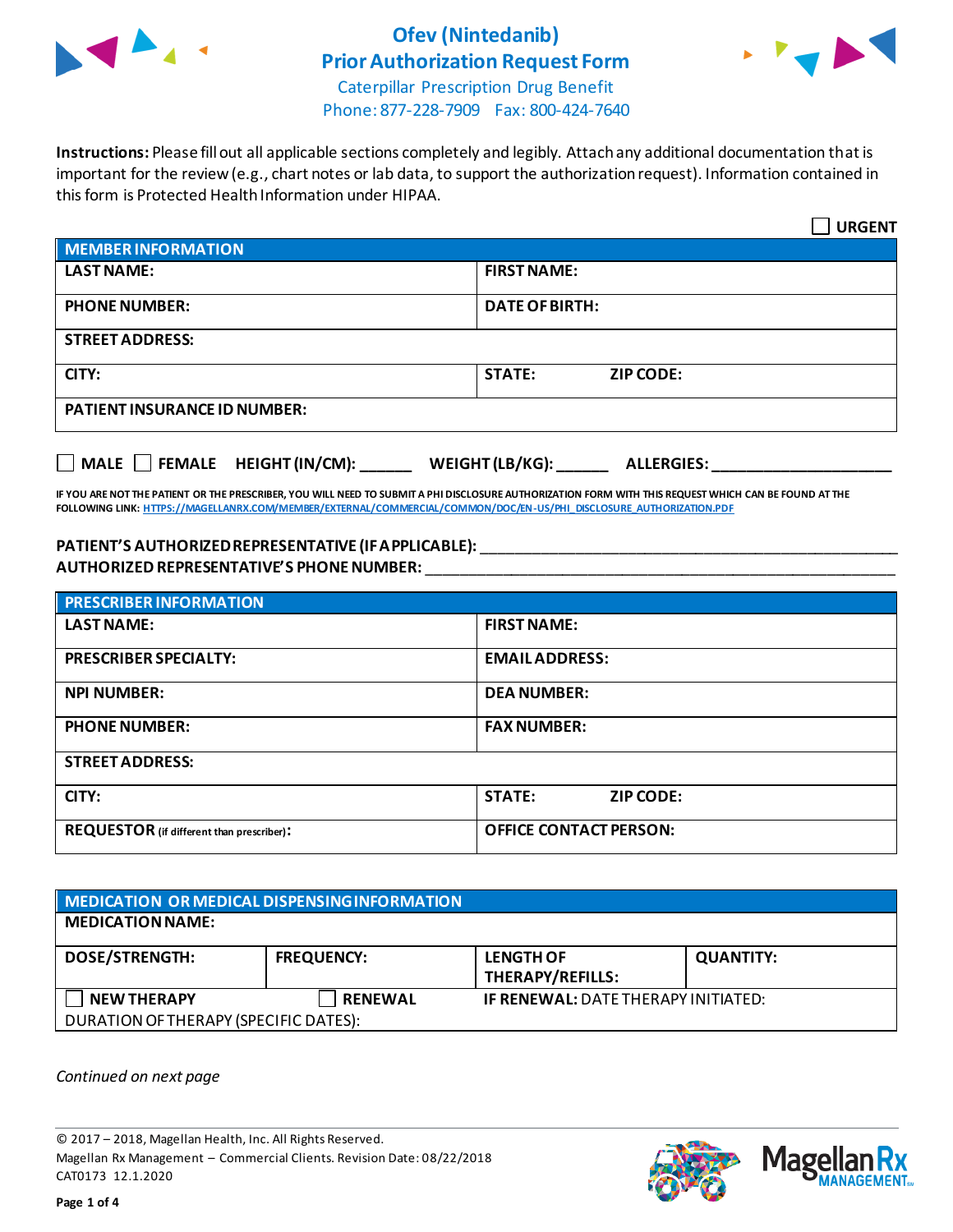

## **Ofev (Nintedanib) Prior Authorization Request Form**



Caterpillar Prescription Drug Benefit Phone: 877-228-7909 Fax: 800-424-7640

| MEMBER'S LAST NAME: WARD AND THE MANUSCRIPT OF THE STATE OF THE STATE OF THE STATE OF THE STATE OF THE STATE O                                                                                                                                                                                                                                                                                                                            | <b>MEMBER'S FIRST NAME:</b>                                                              |                                                       |  |  |
|-------------------------------------------------------------------------------------------------------------------------------------------------------------------------------------------------------------------------------------------------------------------------------------------------------------------------------------------------------------------------------------------------------------------------------------------|------------------------------------------------------------------------------------------|-------------------------------------------------------|--|--|
| 1. HAS THE PATIENT TRIED ANY OTHER MEDICATIONS FOR THIS CONDITION?                                                                                                                                                                                                                                                                                                                                                                        |                                                                                          | <b>NO</b><br>YES (if yes, complete below)             |  |  |
| <b>MEDICATION/THERAPY (SPECIFY</b><br>DRUG NAME AND DOSAGE):                                                                                                                                                                                                                                                                                                                                                                              | <b>DURATION OF THERAPY (SPECIFY</b><br>DATES):                                           | <b>RESPONSE/REASON FOR</b><br><b>FAILURE/ALLERGY:</b> |  |  |
|                                                                                                                                                                                                                                                                                                                                                                                                                                           |                                                                                          |                                                       |  |  |
| <b>ICD-10:</b><br><b>2. LIST DIAGNOSES:</b><br>$\Box$ Idiopathic pulmonary fibrosis (IPF)<br>$\square$ Systemic sclerosis(SSc)-associated interstitial lung disease<br>□ Fibrosing interstitial lung disease(Excluding IPF)<br>□ Other diagnosis: ____________________ICD-10__________________________________<br>3. REQUIRED CLINICAL INFORMATION: PLEASE PROVIDE ALL RELEVANT CLINICAL INFORMATION TO SUPPORT A<br>PRIOR AUTHORIZATION. |                                                                                          |                                                       |  |  |
|                                                                                                                                                                                                                                                                                                                                                                                                                                           |                                                                                          |                                                       |  |  |
| <b>Clinical Information:</b>                                                                                                                                                                                                                                                                                                                                                                                                              |                                                                                          |                                                       |  |  |
| For diagnosis of Idiopathic pulmonary fibrosis (IPF), answer the following:                                                                                                                                                                                                                                                                                                                                                               |                                                                                          |                                                       |  |  |
|                                                                                                                                                                                                                                                                                                                                                                                                                                           | Has the patient used Esbriet (pirfenidone) in the previous 8 weeks? $\Box$ Yes $\Box$ No |                                                       |  |  |
| Will Ofev (nintedanib) be used concurrently with Esbriet (pirfenidone) therapy? $\Box$ Yes $\Box$ No<br>Is high resolution CT of the chest consistent with a diagnosis of idiopathic pulmonary fibrosis? $\Box$ Yes $\Box$ No (Please<br>submit imaging report.)                                                                                                                                                                          |                                                                                          |                                                       |  |  |
| Is the patient's forced vital capacity (FVC) $\geq$ 50% of the predicted value?* $\Box$ Yes $\Box$ No<br>*Please provide supporting documentation including a pulmonary function test (PFT) report and/or chart notes.                                                                                                                                                                                                                    |                                                                                          |                                                       |  |  |
| Is the patient's carbon monoxide (CO) diffusing capacity 30-79% of the predicted value?* $\Box$ Yes $\Box$ No<br>*Please provide supporting documentation including a pulmonary function test (PFT) report and/or chart notes.                                                                                                                                                                                                            |                                                                                          |                                                       |  |  |
| For diagnosis of Systemic sclerosis (SSc)-associated interstitial lung disease, answer the following:<br>Does the patient's systemic sclerosis meet the current ACR/EULAR criteria? $\Box$ Yes $\Box$ No<br>Please submit rheumatologist report.                                                                                                                                                                                          |                                                                                          |                                                       |  |  |
| Is the diagnosis of systemic sclerosis (SSc)-associated interstitial lung disease confirmed by chest CT? $\Box$ Yes $\Box$ No                                                                                                                                                                                                                                                                                                             |                                                                                          |                                                       |  |  |
| Does the confirmatory chest CT show fibrosis affecting at least 10% of the lungs? $\Box$ Yes $\Box$ No<br>Please submit imaging report.                                                                                                                                                                                                                                                                                                   |                                                                                          |                                                       |  |  |
| Does patient have a FVC greater than or equal to 40% predicted? $\Box$ Yes $\Box$ No<br>Please submit PFT report and/or chart notes.                                                                                                                                                                                                                                                                                                      |                                                                                          |                                                       |  |  |
|                                                                                                                                                                                                                                                                                                                                                                                                                                           |                                                                                          |                                                       |  |  |



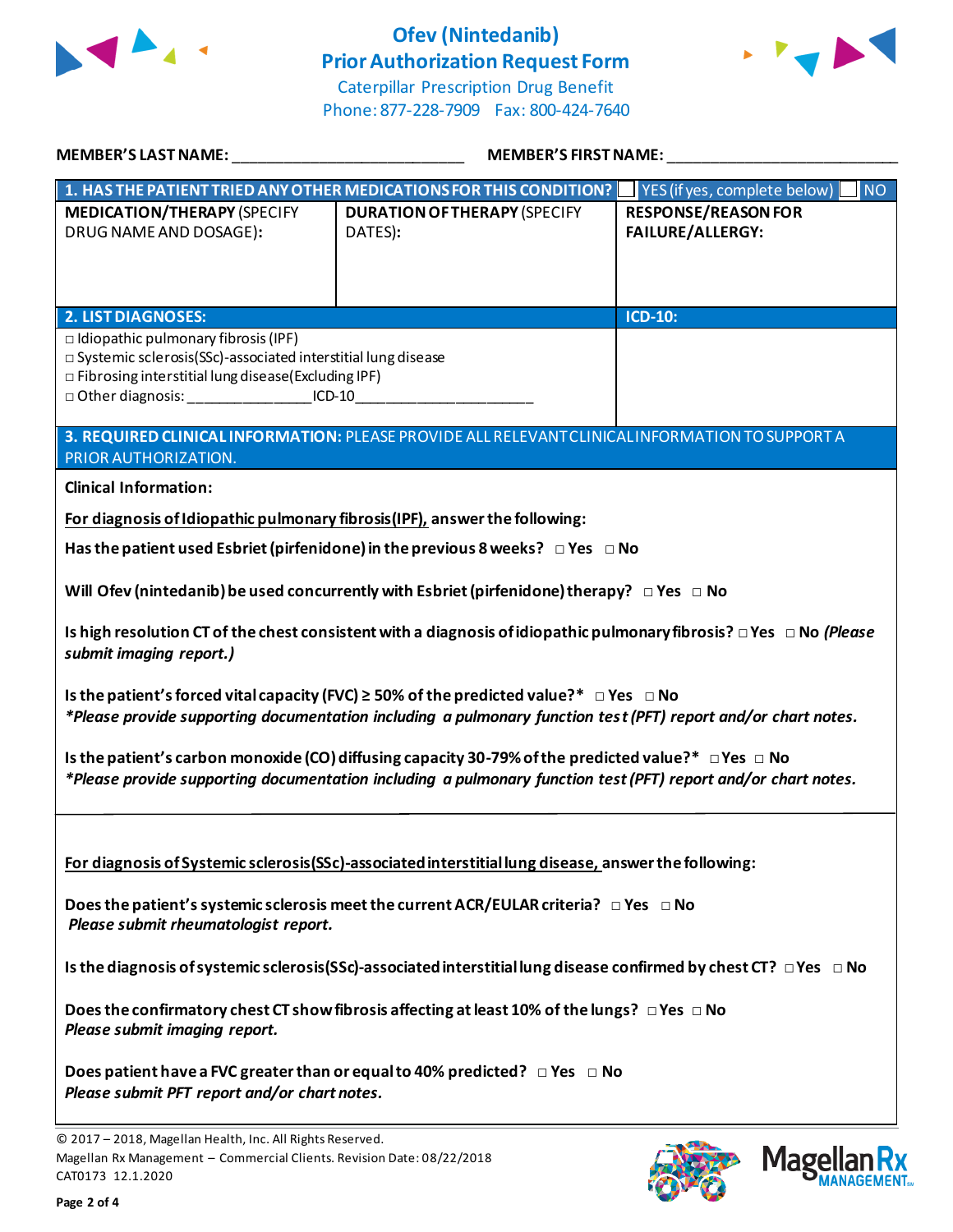

# **Ofev (Nintedanib) Prior Authorization Request Form**



Caterpillar Prescription Drug Benefit Phone: 877-228-7909 Fax: 800-424-7640

**MEMBER'S LAST NAME:** \_\_\_\_\_\_\_\_\_\_\_\_\_\_\_\_\_\_\_\_\_\_\_\_\_\_\_ **MEMBER'S FIRST NAME:** \_\_\_\_\_\_\_\_\_\_\_\_\_\_\_\_\_\_\_\_\_\_\_\_\_\_\_

**Is patient's CO diffusing capacity 30-89% predicted? □ Yes □ No**  *Please submit PFT report and/or chart notes.*

**For diagnosis of fibrosing interstitial lung disease, answer the following:**

**Does the patient have a diagnosis of idiopathic pulmonary fibrosis? □ Yes □ No** 

**Does the patient's corrected carbon monoxide diffusion capacity (DLCOc) equal at least 30% and less than 80% predicted of normal? □ Yes □ No** *Please submit PFT or spirometry results.*

**Does the patient's forced vital capacity (FVC) % predicted equal at least 45% predicted? □ Yes □ No**  *Please submit PFT or spirometry results.*

**Did the patient's FVC % predicted experience a relative decline of at least 10% in the past 24 months? □ Yes □ No**  *Please submit PFT or spirometry results.*

**In the past 24 months, did the patient's FVC % predicted experience a relative decline greater than 5% and less than 10%? □ Yes □ No** *Please submit PFT or spirometry results.*

**In the past 24 months, did the patient have documented worsening of respiratory symptoms? □ Yes □ No** *Please submit PFT or spirometry results.*

**In the past 24 months, did the patient have a documentedincrease in the extent of fibrotic changes on chest imaging compared to prior studies? □ Yes □ No** *Please submit imaging report documenting the interval change*

**Doesthe fibrosing lung disease have disease extent of greater than 10%as documented on high resolution CT? □ Yes □ No** *Please submit an imaging report from the previous 12 months.*

**Has patient received prior treatment with either nintedanib (Ofev®) or pirfenidone (Esbriet®)? □ Yes □ No** *Please submit documentation.*

Has the patient received any of the following medications in the previous month: azathioprine, cyclosporine, **mycophenolate mofetil, tacrolimus, oral corticosteroids with daily dose greater than 20mg, cyclophosphamide or rituximab? □ Yes □ No** 

**Does the patient have pulmonary arterial hypertension? □ Yes □ No** 

**Has the patient had a myocardial infarction OR unstable cardiac angina in the past 6 months ? □ Yes □ No** 

**Are there any other comments, diagnoses, symptoms, medications tried or failed, and/or any other information the physician feels is important to this review?**